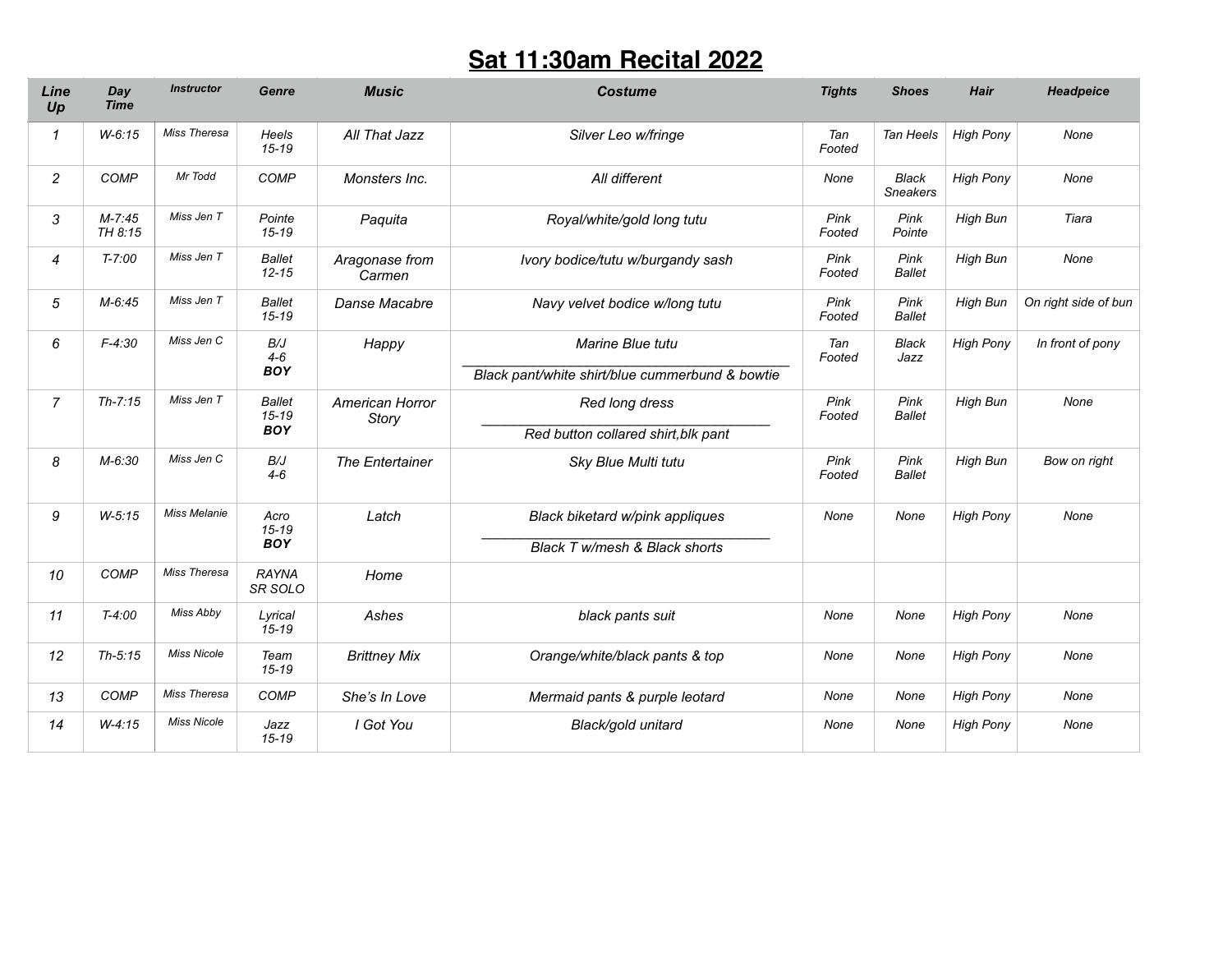## **Sat 1:00pm Recital 2022**

| Line<br>Up     | Day<br><b>Time</b>     | <b>Instructor</b>        | Genre                           | <b>Music</b>         | <b>Costume</b>                                                  | <b>Tights</b>          | <b>Shoes</b>             | <b>Hair</b>      | Headpeice              |
|----------------|------------------------|--------------------------|---------------------------------|----------------------|-----------------------------------------------------------------|------------------------|--------------------------|------------------|------------------------|
| $\mathcal I$   | $W-4:15$               | Miss Sydni               | Team<br>$8 - 12$<br><b>BOY</b>  | Runaway Baby         | Blk/red fringe dress<br>Red collar shirt, blk jazz pant         | Black<br>footed        | Black jazz               | <b>High Pony</b> | None                   |
| $\overline{c}$ | $T - 5:00$<br>$T-6:00$ | Miss Jen T               | <b>Ballet</b><br>$15 - 19$      | Faust                | Mulberry/gold bodice with long tutu                             | Pink<br>footed         | Pink ballet              | High bun         | None                   |
| 3              | $F-4:30$               | Miss Belle               | HH<br>$8 - 12$<br><b>BOY</b>    | <b>ABC</b>           | plaid school dress with vest & tie<br>shorts with vest and tie  | Tan footed             | Converse                 | High pony        | None                   |
| $\overline{4}$ | <b>COMP</b>            | Miss Reese<br>Miss Belle | <b>COMP</b>                     | Hustle               | Pink/Black                                                      | None                   | Converse                 | High pony        | None                   |
| 5              | $M-5:45$               | <b>Miss Melanie</b>      | Acro<br>$8 - 12$<br><b>BOY</b>  | Glory                | <b>Black short dress</b><br>Black mesh T, blk shorts            | None                   | None                     | High pony        | None                   |
| 6              | <b>COMP</b>            | Miss Theresa             | COMP                            | Henry's Wives        | Black w/studs                                                   | Black<br>footed        | Black<br><b>Boots</b>    | High pony        | None                   |
| $\overline{7}$ | $S-10:45$              | Miss Jen T               | <b>Ballet</b><br>$10 - 12$      | Hold My Hand         | <b>Burgundy dress</b>                                           | Pink<br>footed         | Pink ballet              | High bun         | Headband               |
| 8              | $Th-5:15$              | <b>Miss Natalie</b>      | <b>Ballet</b><br>$10 - 12$      | <b>Wildest Dream</b> | Powder Blue dress with long tutu                                | Pink<br>footed         | Pink ballet              | High bun         | None                   |
| 9              | $F-6:30$               | Miss Belle               | J/L<br>$10 - 12$                | We Got The Beat      | Blue/green sequin dress                                         | Tan footed             | Black jazz               | High pony        | None                   |
| 10             | $M-4:45$               | Mr Frankie               | HH<br>$8 - 12$<br><b>BOYS</b>   | Space Jam            | Space Jam outfit                                                | None                   | Black<br><b>Sneakers</b> |                  | None                   |
| 11             | <b>COMP</b>            | <b>Miss Nicole</b>       | COMP                            | A.I.                 | Black Leo w/gold                                                | None                   | None                     | High bun         | None                   |
| 12             | $Th-6:15$              | <b>Miss Natalie</b>      | Lyr<br>$10 - 12$                | Story Of My Life     | <b>Burgundy floral print dress</b>                              | None                   | None                     | High bun         | None                   |
| 13             | $W-5:15$               | <b>Miss Reese</b>        | <b>Ballet</b><br>$8 - 12$       | The Kingdom<br>Dance | Fushia/gold long tutu w/arm bands                               | Pink<br>footed         | Pink ballet              | High bun         | None                   |
| 14             | COMP                   | <b>Miss Nicole</b>       | <b>COMP</b><br><b>BOY</b>       | Swamp Witch          | <b>Black unitard</b>                                            | None                   | None                     | High bun         | None                   |
| 15             | $F-5:30$               | Miss Belle               | Jazz<br>$10 - 12$<br><b>BOY</b> | <b>Mission</b>       | Red military top w/blk sequin short<br>Same as girls w/blk pant | <b>Black</b><br>footed | <b>Black jazz</b>        | High pony        | <b>Around Ponytail</b> |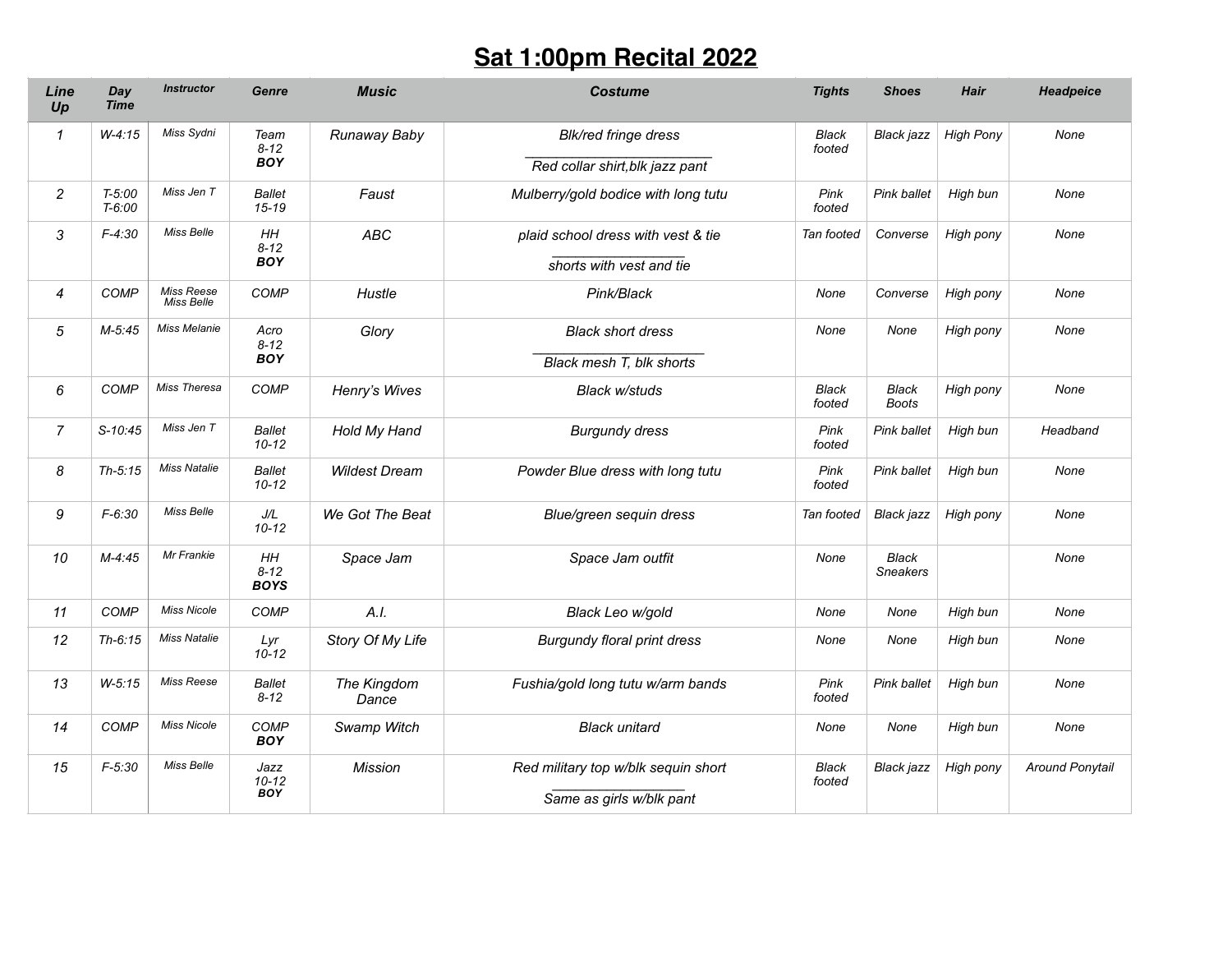## **Sat 2:30pm Recital 2022**

| Line<br>Up     | Day<br><b>Time</b> | <b>Instructor</b>   | Genre                              | <b>Music</b>                      | <b>Costume</b>                                                              | <b>Tights</b>       | <b>Shoes</b>         | <b>Hair</b> | Headpeice          |
|----------------|--------------------|---------------------|------------------------------------|-----------------------------------|-----------------------------------------------------------------------------|---------------------|----------------------|-------------|--------------------|
| 1              | COMP               | <b>Miss Nicole</b>  | <b>COMP</b>                        | Make It Shake                     | Orange/Pink                                                                 | None                | None                 | high pony   | None               |
| $\overline{c}$ | $F - 7:30$         | <b>Miss Natalie</b> | Tap<br>$10 - 12$<br><b>BOY</b>     | Boogie Woogie<br><b>Bugle Boy</b> | blk polka dot bodice, blk skirt<br>white shirt +HAT+black tie + blk jegging | Tan footed          | <b>Black tap</b>     | High pony   | None               |
| 3              | $F-4:30$           | Miss Sydni          | Acro<br>$8 - 12$                   | Lovely                            | Orange print biketard                                                       | Tan stirrup         | None                 | high pony   | None               |
| 4              | <b>COMP</b>        | Miss Theresa        | <b>COMP</b><br><b>BOY</b>          | Fire Away                         | Red/Black unitard<br>Black tank, black pant                                 | None                | None                 | High bun    | None               |
| 5              | $M - 6:45$         | <b>Miss Melanie</b> | Acro<br>$10 - 12$                  | Valerie                           | Black long sleeved biketard w/skirt                                         | None                | None                 | High bun    | None               |
| 6              | $F - 6:30$         | Miss Sydni          | Team<br>$8 - 12$                   | Lost Without You                  | Peach leotard w/ sheer skirt                                                | Tan stirrup         | None                 | High bun    | None               |
| $\overline{7}$ | $M-4:45$           | Miss Abby           | Jazz<br>$15 - 19$                  | Dua Lipa                          | black long sleeved leotard with fringe                                      | <b>Black footed</b> | Black jazz           | High pony   | None               |
| 8              | $M-5:45$           | Mr Frankie          | Lyrical<br>$10 - 12$<br><b>BOY</b> | <b>Black Water Lilies</b>         | Dark green lace short dress<br>Green T w/mesh, blk pant                     | Tan stirrup         | None                 | High pony   | None               |
| 9              | $F - 5:30$         | <b>Miss Natalie</b> | Jazz<br>$7 - 10$                   | Hey, Hi, Hello                    | Biketard with tangerine sequin top & black fringe<br>shorts                 | Tan footed          | Black jazz           | High pony   | Headpiece on right |
| 10             | $T - 6:00$         | Miss Abby           | Hip Hop<br>$12-15$<br>BOY          | Nikki Minaj Mix                   | Blue track suit, white tank                                                 | None                | White<br>sneakers    | High pony   | None               |
| 11             | $W-4:45$           | Miss Theresa        | Heels<br>$10 - 13$                 | It's Raining Men                  | Yellow raincoat dress                                                       | Tan footed          | Tan heels            | High pony   | None               |
| 12             | <b>SR</b>          | Miss Theresa        | Sophia P<br>SR SOLO                | Darkside                          |                                                                             |                     |                      |             |                    |
| 13             | <b>COMP</b>        | Miss Theresa        | <b>COMP</b>                        | The Calling                       | Nun, Red shorts                                                             | <b>Black footed</b> | Black jazz           | High bun    |                    |
| 14             | $M-4:45$           | Miss Jen T          | <b>Ballet</b><br>$10 - 12$         | Les Torreadors                    | Red short dress with black trim                                             | Pink footed         | Pink ballet<br>shoes | High bun    | No headpiece       |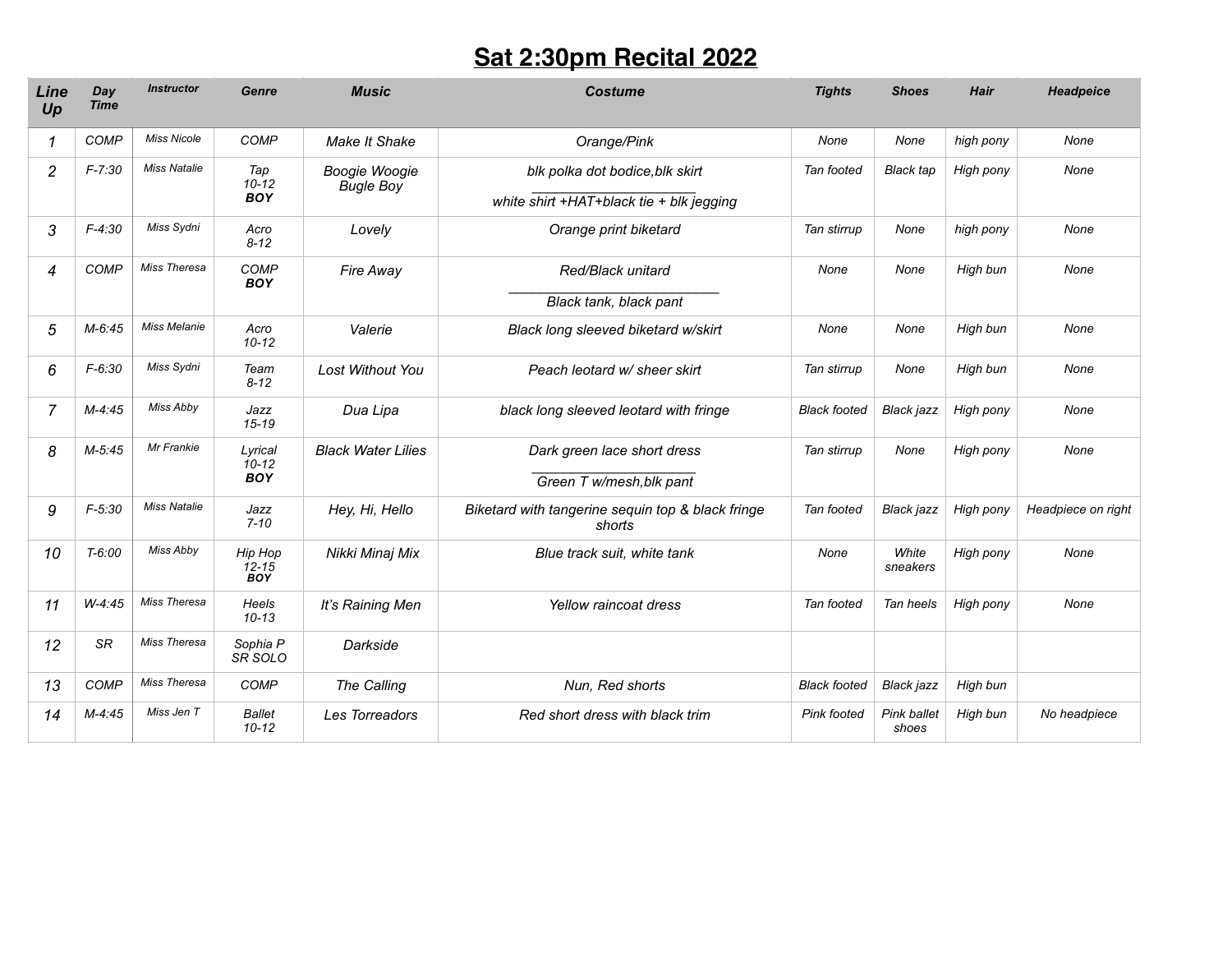## **Sat 4:00pm Recital 2022**

| Line<br>Up     | <b>Day</b><br><b>Time</b> | <b>Instructor</b>  | Genre                           | <b>Music</b>            | <b>Costume</b>                                                                               | <b>Tights</b>   | <b>Shoes</b>      | <b>Hair</b> | <b>Headpeice</b> |
|----------------|---------------------------|--------------------|---------------------------------|-------------------------|----------------------------------------------------------------------------------------------|-----------------|-------------------|-------------|------------------|
| 1              | SR                        |                    | <b>SR DANCE</b>                 |                         |                                                                                              |                 |                   |             |                  |
| 2              | $S-12:00$                 | Miss Jen C         | B/J<br>$5 - 7$                  | Vivaldi Spring          | Silver sequin bodice, pink tutu                                                              | Pink<br>footed  | Pink ballet       | High bun    | On right of bun  |
| 3              | COMP                      | <b>Miss Nicole</b> | <b>COMP</b>                     | Phases                  | Maroon Top/pant                                                                              | None            | None              | High bun    | None             |
| $\overline{4}$ | $S-1:00$                  | Miss Ellie         | HH/A<br>$7 - 10$                | <b>Spice Girls</b>      | Pink sequin top, pink/black shorts, black socks                                              | None            | <b>Sneakers</b>   | High pony   | None             |
| 5              | $T - 5:00$                | Miss<br>Stephanie  | Tap<br>$12 - 15$<br><b>BOY</b>  | <b>Bang Bang</b>        | orange shirt, Black jeans<br>black jeans, striped long sleeve orange top                     | None            | <b>Black Tap</b>  | High pony   | None             |
| 6              | $W-4:30$                  | Miss Jen C         | <b>MMM</b><br>$3 - 4$           | Here Comes the Sun      | Silver sequin bodice, yellow/peach tutu                                                      | Pink<br>footed  | Pink ballet       | High bun    | Flower on right  |
| $\overline{7}$ | $TH-5:15$                 | Miss Theresa       | Team<br>$15 - 19$<br><b>BOY</b> | <b>Business of Love</b> | Black Fringe dress w/white collar<br>black pants, white button down shirt, black sparkly tie | Black<br>Footed | Black jazz        | High pony   | None             |
| 8              | $W - 7:15$                | Miss Reese         | MT/J<br>$7 - 10$                | In Summer               | <b>Blue Sequin dress</b>                                                                     | Black<br>Footed | <b>Black jazz</b> | High pony   | Bow on top       |
| 9              | M-7:45                    | Miss Abby          | Jazz<br>$12 - 15$               | Gaga                    | Red long sleeved leotard with fringe                                                         | Tan footed      | Black jazz        | High pony   | None             |
| 10             | $S-12:00$                 | Miss Ellie         | B/L<br>$7 - 10$                 | <b>Show Yourself</b>    | Aqua/Lilac dress                                                                             | Tan stirrup     | None              | High pony   | None             |
| 11             | <b>COMP</b>               | Miss Theresa       | <b>COMP</b>                     | Love You More           | Burgundy leotard and skirt                                                                   | None            | None              | High bun    | None             |
| 12             | <b>SR</b>                 | <b>Miss Nicole</b> | <b>ELLIE</b><br>SR SOLO         | Whisper                 |                                                                                              |                 |                   |             |                  |
| 13             | <b>COMP</b>               | Miss Theresa       | <b>COMP</b>                     | I've Got A Dream        | <b>Viking</b>                                                                                | None            | Black jazz        | High bun    | None             |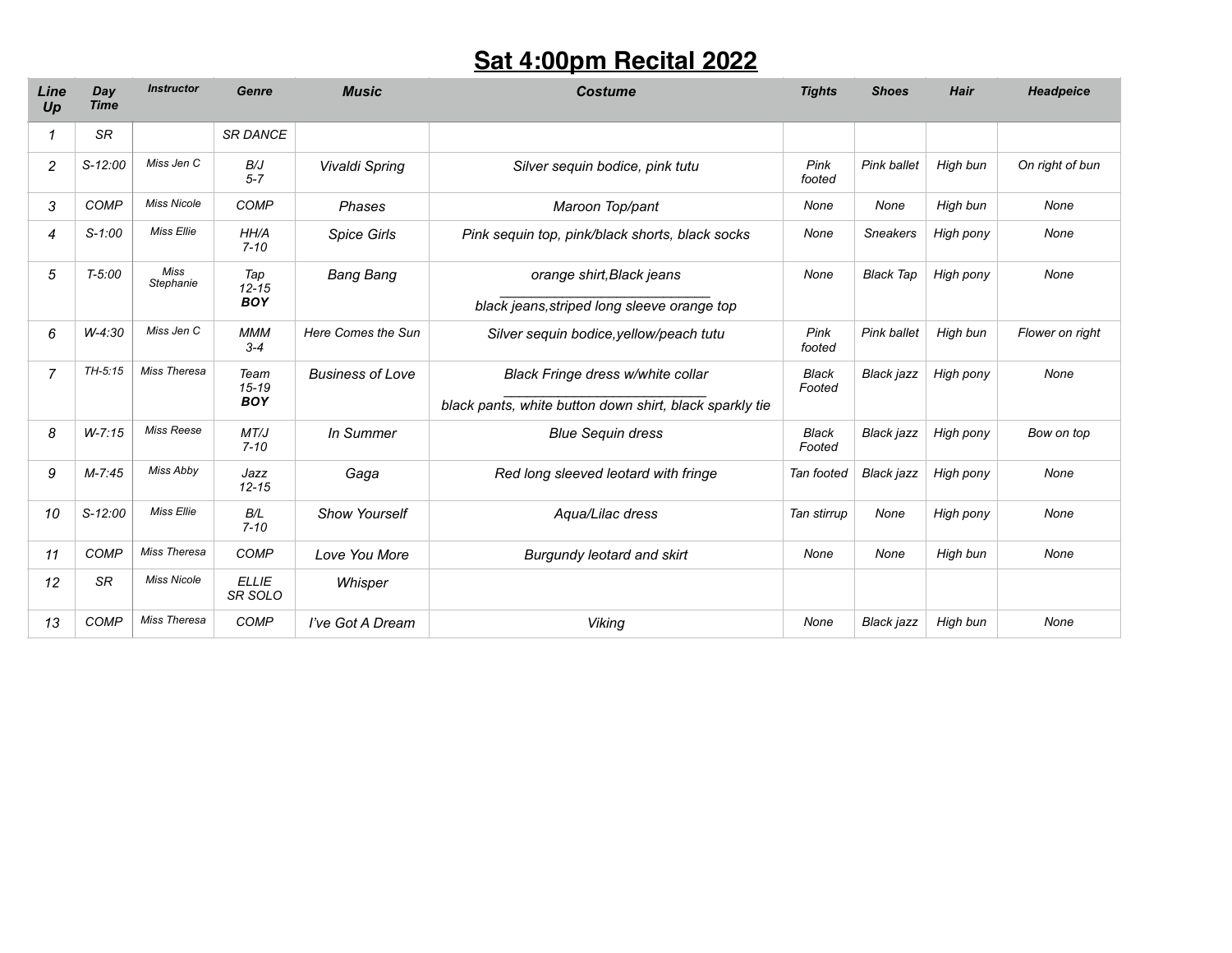#### **Sun 10:00am Recital 2022**

| Line<br>Up     | Day<br><b>Time</b> | <b>Instructor</b>        | Genre                          | <b>Music</b>               | <b>Costume</b>                                  | <b>Tights</b>         | <b>Shoes</b>          | <b>Hair</b>           | Headpeice                   |
|----------------|--------------------|--------------------------|--------------------------------|----------------------------|-------------------------------------------------|-----------------------|-----------------------|-----------------------|-----------------------------|
| $\mathcal I$   | $W-6:15$           | <b>Miss Nicole</b>       | Lyrical<br>$12 - 15$           | I Won't Go                 | Mauve Leo w/lace pant                           | None                  | None                  | High bun              | None                        |
| $\overline{c}$ | $W-6:15$           | Miss Sydni               | Team<br>$4 - 8$                | Grown Woman                | Purple bodice w/feathers                        | Black<br>Footed       | <b>Black</b><br>Jazz  | High pony             | None                        |
| 3              | $F-5:30$           | Miss Sydni               | HH/A<br>$7 - 10$               | Get Up and Dance           | Black sequin biketard w/pink/grey jacket        | None                  | <b>Sneakers</b>       | High pony             | None                        |
| $\overline{4}$ | $M-4:45$           | Miss Theresa             | MT<br>$15 - 19$<br><b>BOY</b>  | Schmigadoon                | dress or pants, shirt, and hat                  | Tan<br>Footed         | Black<br>Jazz         | High pony<br>High bun | None                        |
| 5              | $S-1:15$           | Miss Jen T               | <b>Ballet</b><br>$12 - 15$     | Chiquita                   | <b>Black dress</b>                              | Pink<br>Footed        | Pink<br><b>Ballet</b> | High bun              | on right side of bun        |
| 6              | $S-12:45$          | Miss Belle<br>Miss Reese | <b>COMP</b>                    | Americano                  | <b>Black fringe</b>                             | Black<br>Footed       | <b>Black</b><br>Jazz  | High pony             | None                        |
| $\overline{7}$ | $W-5:15$           | Miss Jen C               | $B/J$<br>$6 - 8$               | I'm Walking on<br>Sunshine | yellow leotard with skirt                       | Tan<br>Footed         | Black<br>Jazz         | High pony             | None                        |
| 8              | $Th-6:15$          | <b>Miss Nicole</b>       | Lyr<br>$15 - 19$<br><b>BOY</b> | <b>Red Run Cold</b>        | Gray mesh shirt, loose pants                    | None                  | None                  | High bun              | None                        |
| 9              | $F - 6:30$         | <b>Miss Natalie</b>      | B/J<br>$6 - 8$                 | Up                         | Aqua sequin bodice & tutu                       | Pink<br>Footed        | Pink<br><b>Ballet</b> | High bun              | Flower on right side of bun |
| 10             | $S-12:45$          | Miss Jen T               | Pointe<br>$12 - 18$            | <b>Counting Stars</b>      | White long dress w/arm ruffles                  | Pink<br>Footed        | Pink<br>Pointe        | High bun              | None                        |
| 11             | $T-6:00$           | Miss Schuyler            | Tap<br>$15 - 19$               | Humble                     | Black acid wash Jacket, Green, gray, black pant | None                  | <b>Black Tap</b>      | High pony             | None                        |
| 12             | $S-11:45$          | Miss Jen T               | <b>Ballet</b><br>$12 - 18$     | Giselle<br>Willis          | White long dress w/arm ruffles                  | Pink<br>Footed        | Pink<br><b>Ballet</b> | High bun              | None                        |
| 13             | $F - 7:30$         | Miss Sydni               | HH/A<br>$5 - 8$                | Bop!                       | Pink/white tutu & vest w/gloves                 | None                  | <b>Sneakers</b>       | High pony             | Bow on top of pony          |
|                |                    |                          | <b>BOY</b>                     |                            | Pink jacket, white T, white pants               |                       |                       |                       |                             |
| 14             | $S-12:45$          | <b>Miss Nicole</b>       | COMP<br><b>BOY</b>             | 3 Birds                    | <b>Brown dress</b>                              | Tan<br><b>Stirrup</b> | None                  | High bun              | None                        |
|                |                    |                          |                                |                            | Brown shirt & pant                              |                       |                       |                       |                             |
| 15             | $M-5:45$           | Miss Theresa             | MT<br>$12 - 15$                | Hey Big Spender            | <b>Black Caged leotard</b>                      | Black<br>Footed       | <b>Black</b><br>Jazz  | High pony             | None                        |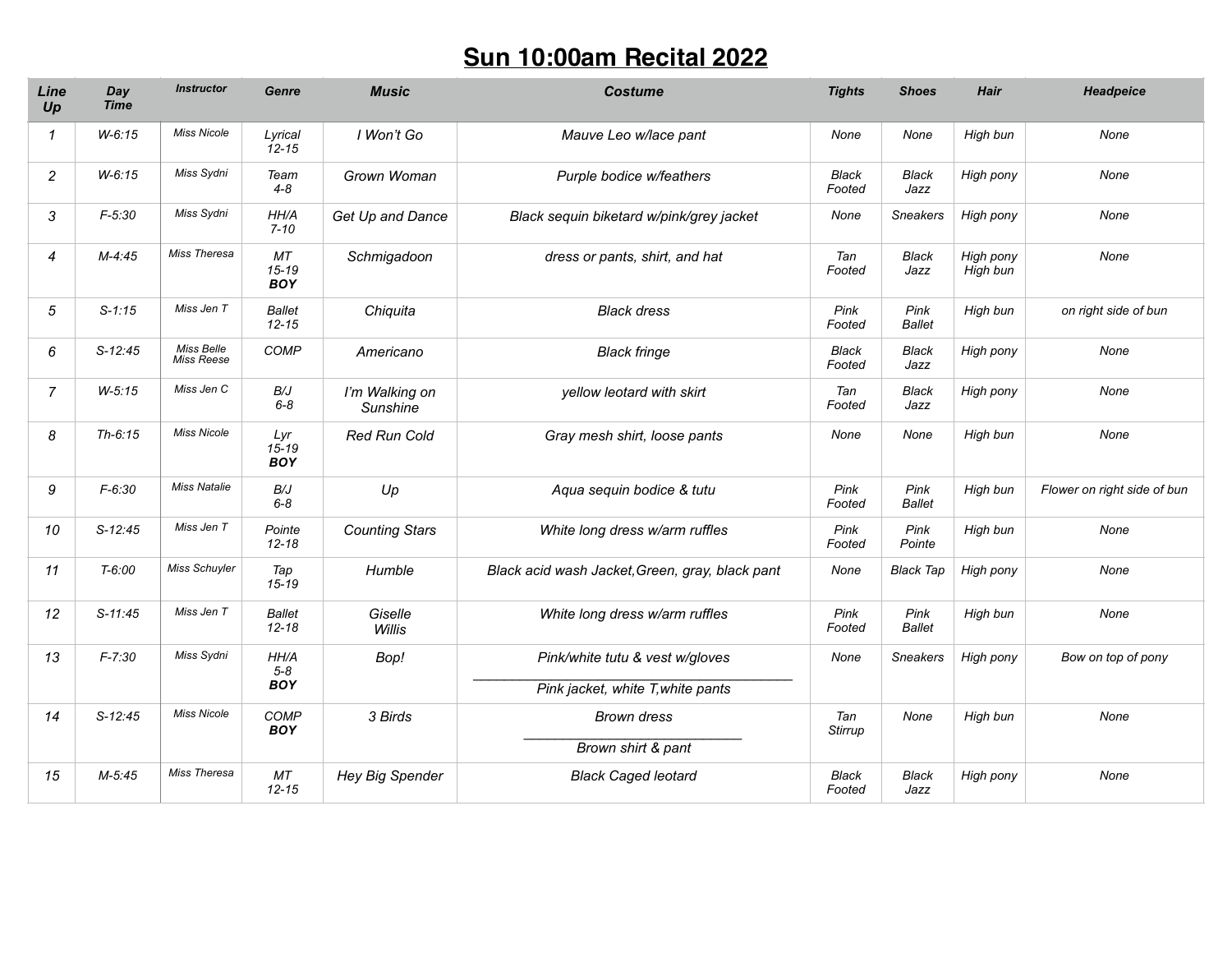#### **Sun 11:30am Recital 2022**

| Line<br>Up     | Day<br><b>Time</b> | <b>Instructor</b>   | Genre                           | <b>Music</b>                   | <b>Costume</b>                                         | <b>Tights</b>                  | <b>Shoes</b>                    | <b>Hair</b> | <b>Headpeice</b> |
|----------------|--------------------|---------------------|---------------------------------|--------------------------------|--------------------------------------------------------|--------------------------------|---------------------------------|-------------|------------------|
| 1              | $Th-7:15$          | Miss<br>Stephanie   | Hip Hop<br>$12 - 18$            | Countdown                      | Silver or Red Top & black pant                         | None                           | <b>Sneakers</b>                 | High pony   | None             |
| $\overline{c}$ | SR                 | <b>Miss Nicole</b>  | SIZER/WOLF<br><b>SR TRIO</b>    | Lancelot                       | Green vest/knickers                                    | <b>Black</b><br>Footed         | <b>Black</b><br>Jazz            | High bun    | None             |
| 3              | $Th-7:15$          | <b>Miss Nicole</b>  | Jazz<br>$12 - 15$               | <b>Big Bass Drum</b>           | Silver/black fringe skirt                              | <b>Black</b><br>Footed         | <b>Black</b><br>Jazz            | High pony   | None             |
| $\overline{4}$ | SR                 | Miss Theresa        | <b>EMILY</b><br>SR SOLO         |                                |                                                        |                                |                                 |             | None             |
| 5              | $T - 5:00$         | Miss Abby           | Hip Hop<br>$15 - 19$            |                                | Orange camo pant, white top                            | None                           | White<br><b>Sneakers</b>        | High pony   | None             |
| 6              | $T - 7:00$         | Miss Schuyler       | Tap<br>$12 - 18$                | Woman                          | <b>Black cherry dress</b>                              | Tan<br>Footed                  | <b>Black Tap</b>                | High pony   | None             |
| $\overline{7}$ | $W-5:15$           | Miss Theresa        | Heels<br>$12 - 15$              | Bailar                         | red Sequined Leo w/fringe                              | Tan<br>Footed                  | Tan Heels                       | High pony   | None             |
| 8              | COMP               | Miss Theresa        | COMP                            | Bring On the Men               | Black/silver/teal Leo                                  | Tan Footed<br>Black<br>Fishnet | <b>Black</b><br>Pedinis         | High bun    | None             |
| 9              | COMP               | <b>Miss Natalie</b> | COMP                            | Gang of Rhythm                 | Skirt/shirt                                            | Black<br>Footed                | <b>Black Tap</b>                | High pony   | None             |
| 10             | $T-6:00$           | Miss Theresa        | <b>MT</b><br>$12 - 18$          | The Schulyer<br><b>Sisters</b> | Red or blue dress                                      | Tan<br>Footed                  | <b>Black</b><br>Jazz            | High pony   | None             |
| 11             | COMP               | Miss Schuyler       | <b>COMP</b>                     | Dog Days                       | Maroon shirt, white pant                               | None                           | <b>Black Tap</b>                | High pony   | Applique         |
| 12             | $W - 7:15$         | Miss Belle          | HH<br>$12 - 15$                 | Don't Cha                      | Black snakeskin leggins and top                        | None                           | <b>Black</b><br><b>Sneakers</b> | High pony   | None             |
| 13             | $M-4:45$           | Miss Melanie        | Acro<br>$12 - 15$               | Hold Me Like You<br>Used To    | <b>Burgundy biketard</b>                               | None                           | None                            | High pony   | None             |
| 14             | $M-5:45$           | Miss Abby           | Jazz<br>$15 - 19$<br><b>BOY</b> | <b>Brittney</b>                | Red 2 pc sequin/fringe<br>Fire Away t-shirt, blk pants | Tan<br>Footed                  | <b>Black</b><br>Jazz            | High pony   | None             |
| 15             | $M-6:45$           | <b>Miss Nicole</b>  | Team<br>$12 - 15$               | Let's Get Loud                 | Yellow/orange/pink biketard                            | None                           | None                            | High pony   | None             |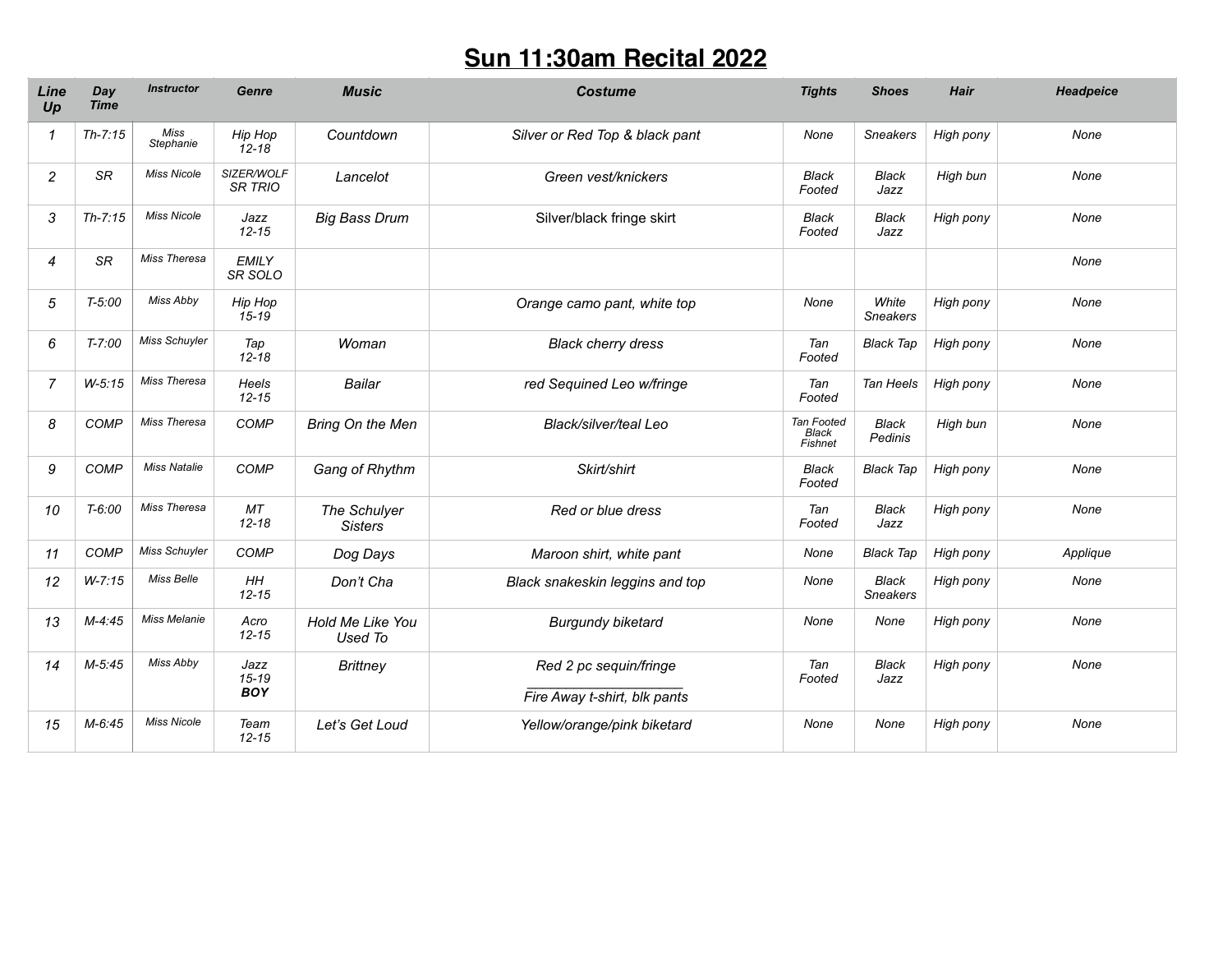# **Sun 1:00pm Recital 2022**

| Line<br>Up     | Day<br><b>Time</b> | <b>Instructor</b>               | Genre                                | <b>Music</b>                                  | <b>Costume</b>                                                                  | <b>Tights</b>         | <b>Shoes</b>             | <b>Hair</b> | Headpeice                              |
|----------------|--------------------|---------------------------------|--------------------------------------|-----------------------------------------------|---------------------------------------------------------------------------------|-----------------------|--------------------------|-------------|----------------------------------------|
| $\mathbf{1}$   | $W - 5:15$         | Miss Belle                      | <b>HH</b><br>$10 - 12$<br><b>BOY</b> | Let's Get It Started                          | Pink short overalls, black shirt & flannel<br>Black shirt, pant & flannel       | <b>Black</b><br>Socks | <b>Black</b><br>Converse | High pony   | Bandana around head with<br>tie on top |
| $\overline{c}$ | $W-6:15$           | Miss Jen C                      | Lyrical<br>$12 - 15$                 | Flashlight                                    | Periwinkle long dress                                                           | Tan<br><b>Stirrup</b> | None                     | High pony   | On right                               |
| 3              | $M-5:45$           | <b>Miss Nicole</b>              | Lyrical<br>$15 - 19$                 | Hold Onto Me                                  | Navy short dress                                                                | Tan<br>Stirrup        | None                     | High bun    | No headpiece                           |
| $\overline{4}$ | $W-6:15$           | Miss Belle                      | Lyrical<br>$8 - 10$                  | You Are My<br>Sunshine                        | White lace dress                                                                | Tan<br>Stirrup        | None                     | High bun    | Headband                               |
| 5              | $T - 5:00$         | <b>Miss Theresa</b>             | Jazz<br>$12 - 15$                    | Jump For Your<br>Love                         | Leggings, Leo, leg warmers, armbands                                            | None                  | Black<br>Jazz            | High pony   | Headband                               |
| 6              | $W-6:15$           | <b>Miss Melanie</b>             | Acro<br>$8 - 12$                     | <b>Shining Star</b>                           | Multi-colored sequin dress                                                      | Tan<br>Stirrup        | None                     | High pony   | No headpiece                           |
| $\overline{7}$ | $S-9:30$           | Miss Jen C                      | B/T<br>$4 - 6$                       | <b>Animal Crackers</b>                        | Polka dot dress                                                                 | Tan<br>Footed         | <b>Black tap</b>         | High pony   | On right                               |
| 8              | COMP               | <b>Miss Reese</b><br>Miss Belle | <b>COMP</b>                          | 90's Mix                                      | Blue tracksuit & black sports bra                                               | None                  | White<br><b>Sneakers</b> | High pony   | None                                   |
| 9              | $T-6:00$           | Miss Reese                      | MT/J<br>$7 - 10$                     | You're Welcome                                | Animal print Leo w/tutu                                                         | Tan<br>Footed         | Black<br>Jazz            | High pony   | Around pony                            |
| 10             | $W-6:15$           | Miss Reese                      | MT<br>$10 - 12$                      | Diamonds Are A<br>Girl's Best Friend          | <b>Hot Pink dress</b><br>Choker, Bracelet on Right                              | Tan<br>Footed         | <b>Black</b><br>Jazz     | High pony   | No headpiece                           |
| 11             | $T - 7:00$         | Mr Todd                         | Hip Hop<br>$12 - 18$<br><b>BOY</b>   | I Feel Good                                   | Orange/black top, white pant                                                    | None                  | White<br><b>Sneakers</b> | High pony   | No headpiece                           |
| 12             | $F-4:30$           | <b>Miss Natalie</b>             | Tap<br>$7 - 10$<br><b>BOY</b>        | Old Town Road                                 | Pink plaid shirt, black shorts<br>Black Shorts, black shirt & pink bandana      | Tan<br>Footed         | <b>Black tap</b>         |             | Hat                                    |
| 13             | $Th-6:15$          | Miss Theresa                    | MT<br>$15 - 19$<br><b>BOY</b>        | Get Ready/<br>Dancing in the<br><b>Street</b> | Dress with belt tied on left<br>khaki pants and short sleeved button down shirt | Tan<br>Footed         | Black<br>Jazz            | High pony   | No headpiece                           |
| 14             | $M-5:45$           | Miss Jen T                      | <b>Ballet</b><br>$12 - 15$           | Allegro Giosto<br>Swan Lake                   | Cream tutu w/burgundy trim                                                      | Pink<br>Footed        | Pink<br>Ballet           | High bun    | No headpiece                           |
| 15             | $M-6:45$           | Miss Theresa                    | MT<br>$10 - 12$                      | Sparkle Jolly Twinkle<br>Jingley              | Santas Helpers                                                                  | Tan<br>Footed         | Black<br>Jazz            | High bun    | Hat                                    |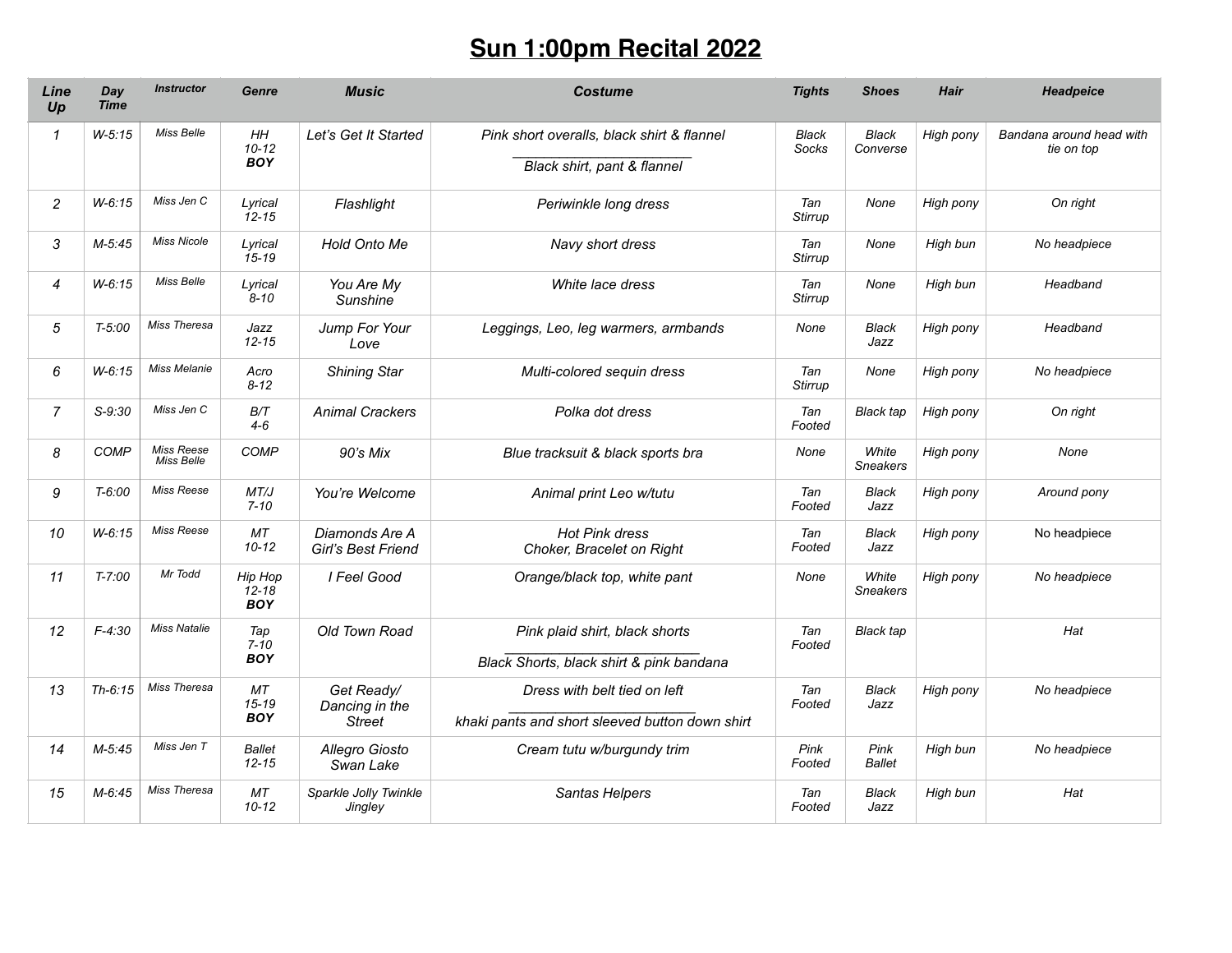#### **Sun 2:30pm Recital 2022**

| Line<br>Up     | Day<br><b>Time</b> | <b>Instructor</b>        | Genre                      | <b>Music</b>                      | <b>Costume</b>                              | <b>Tights</b>                          | <b>Shoes</b>      | <b>Hair</b> | Headpeice              |
|----------------|--------------------|--------------------------|----------------------------|-----------------------------------|---------------------------------------------|----------------------------------------|-------------------|-------------|------------------------|
| $\mathcal{I}$  | $T - 7:00$         | Miss Theresa             | Team<br>$12 - 18$          | I Got You                         | <b>Black unitard</b>                        | <b>Black</b><br>Footed                 | None              | High pony   | None                   |
| $\overline{c}$ | $Th-4:30$          | Miss Sydni               | Hip Hop<br>$8 - 10$        | Pose                              | Blue overall shorts, black top, flannel     | <b>Black</b><br>Socks                  | Black<br>sneakers | High pony   | Headband               |
| 3              | M-4:30             | Miss Jen C               | Tap/Jazz<br>$5 - 7$        | <b>Little Bitty Pretty</b><br>One | Fuschia/blue sequin                         | Tan<br>Footed                          | Black tap         | $1/2$ up    | Bow on top of pony     |
| 4              | $Th-4:15$          | Miss Jen T               | B/L<br>$7 - 9$             | Lean On Me                        | Pink dress                                  | Tan<br><b>Stirrup</b>                  | None              | High bun    | On right               |
| 5              | $Th-5:30$          | Miss Jen T               | <b>Ballet</b><br>$12 - 15$ | <b>Bolero</b>                     | Coral dress                                 | Pink<br>Footed                         | Pink ballet       | High bun    | None                   |
| 6              | COMP               | Miss Sydni<br>Miss Paige | COMP                       | I Need A Hero                     | Black/purple sequins                        | <b>Black</b><br>Footed                 | Black jazz        | High pony   | None                   |
| $\overline{7}$ | $Th-5:30$          | Miss Sydni               | Acro<br>$8 - 12$           | Better When I'm<br>Dancing        | Blue/purple long sleeve sequin biketard     | None                                   | None              | High pony   | None                   |
| 8              | $M-5:30$           | Miss Jen C               | Ballet/Tap<br>$4 - 6$      | <b>Turkish March</b>              | Pink tutu w/sequin bodice                   | Pink<br>Footed                         | Pink ballet       | High bun    | Headpiece on right     |
| 9              | $M-4:45$           | <b>Miss Nicole</b>       | Lyrical<br>$12 - 15$       | Raise Me Up                       | <b>Greendress</b>                           | Tan<br><b>Stirrup</b>                  | None              | High bun    | None                   |
| 10             | <b>COMP</b>        | Miss Abby                | COMP<br><b>BOY</b>         | <b>Greatest Showman</b>           | Black/red leotard<br>Black tank, black pant | Tan footed<br><b>Black</b><br>fishnets | Black jazz        | High pony   | None                   |
| 11             | $S-9:30$           | Miss Schuyler            | Tap<br>$10 - 12$           | Levitating                        | Purple sequin top w/black tutu              | <b>Black</b><br>Footed                 | <b>Black</b> tap  | High pony   | None                   |
| 12             | $Th-6:15$          | Miss Reese               | MT<br>$8 - 10$             | Friend Like Me                    | Purple genie, Choker                        | None                                   | None              | High bun    | Crown                  |
| 13             | $Th-4:15$          | <b>Miss Natalie</b>      | J/T<br>$6 - 8$             | <b>Super Girl</b>                 | Turquoise sequin w/tutu, Arm Bands          | Tan<br>Footed                          | <b>Black</b> jazz | High pony   | None                   |
| 14             | $Th-6:30$          | Miss Jen T               | Pointe<br>$12 - 15$        | You Say                           | Coral dress                                 | Pink<br>Footed                         | Pink<br>pointe    | High bun    | None                   |
| 15             | $Th - 7:15$        | <b>Miss Reese</b>        | Hip Hop<br>$10 - 12$       | Who Let The Dogs<br>Out?          | Pink overall shorts, black top, flannel     | <b>Black</b><br>Socks                  | Black<br>sneakers | High pony   | Around head tie on top |
| 16             | <b>COMP</b>        | Miss Abby                | <b>COMP</b>                | Back It Up                        | Orange/black camo pants, Black shirt        | None                                   | White<br>sneakers | High pony   | None                   |